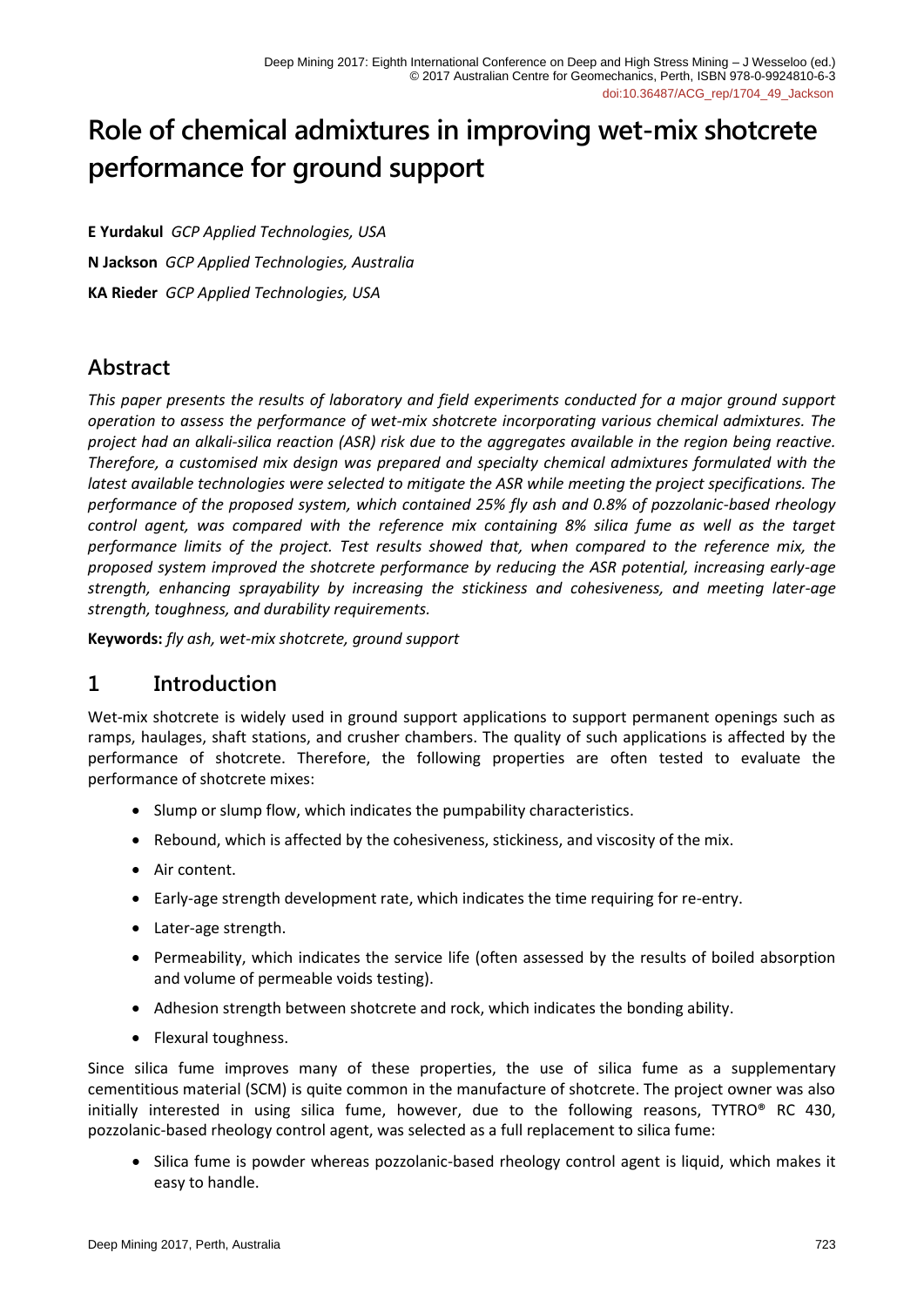- Silica fume is a by-product incorporating impurities causing variations in shotcrete performance while pozzolanic-based rheology control agent is an engineered product that has consistent quality.
- Pozzolanic-based rheology control agent provides greater cohesion to the mix, therefore, while also improving the sprayability and pumpability, it reduces rebound and increases maximum build-up thickness.
- Pozzolanic-based rheology control agent has higher pozzolanic activity than silica fume, which accelerates the hydration process and reduces the time of setting and increases early age strength while having no detrimental impact on the long-term performance (Bergna & Roberts 2006; Ovstaas et al. 2015; Yurdakul & Rieder 2015).
- Pozzolanic-based rheology control agent requires only 1/10th of the silica fume dosage to provide equivalent performance, which makes it a more economical and sustainable solution.

# **2 Methodology**

### **2.1 Aggregate gradation**

Combined aggregate system with a nominal maximum size of 10 mm was used. Sand-to-total aggregate ratio was selected as 70%. The gradation was within the limits of the project specification as shown in Table 1.

| Sieve size<br>(mm) | <b>Percent passing</b><br>(project specification) | <b>Percent passing</b><br>(combined aggregates<br>used in the project) |
|--------------------|---------------------------------------------------|------------------------------------------------------------------------|
| 10                 | $90 - 100$                                        | 98                                                                     |
| 4.75               | $70 - 85$                                         | 72                                                                     |
| 2.40               | $50 - 70$                                         | 59                                                                     |
| 1.20               | $35 - 55$                                         | 48                                                                     |
| 0.60               | $20 - 35$                                         | 35                                                                     |
| 0.30               | $8 - 20$                                          | 18                                                                     |
| 0.15               | $2 - 10$                                          | 4                                                                      |

#### **Table 1 Combined aggregate gradation**

# **2.2 Mix design**

Aggregates used in the project region were reported to be reactive, which became a major concern for the project engineers because amorphous or poorly crystallised silica within reactive aggregates and ions from the pore solution of concrete (hydroxyls, alkalis, and calcium ions) result in alkali-silica reaction (ASR) (Garcia-Diaz et al. 2006; Glasser & Kataoka 1981). Considering these detrimental impacts of ASR (often referred as the 'cancer of concrete') on reducing concrete serviceability and longevity through cracking, displacements, deformations, and performance reduction (Poyet et al. 2007), mix design was selected carefully to mitigate the ASR, as shown in Table 2.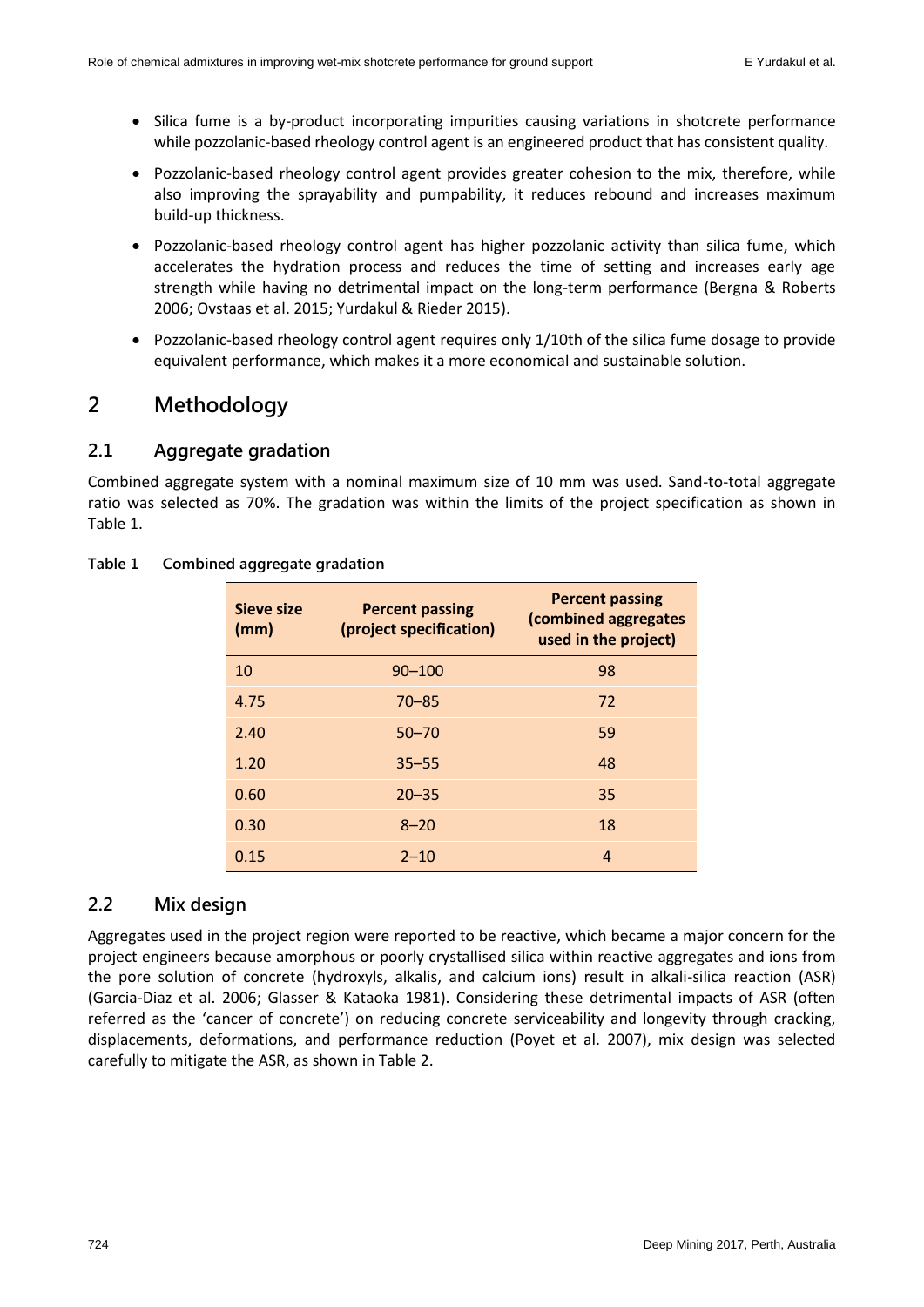#### **Table 2 Mix design**

| <b>Mix components</b>                                                     | <b>Reference mix</b> | <b>Proposed mix</b>                 |
|---------------------------------------------------------------------------|----------------------|-------------------------------------|
| ASTM C150/C150M Type I/II ordinary Portland<br>cement, kg/m <sup>3</sup>  | 425                  | 319                                 |
| Silica fume, kg/m <sup>3</sup>                                            | 35                   | $\Omega$                            |
| Fly ash, $\text{kg/m}^3$                                                  | $\mathbf{0}$         | 106                                 |
| Total binder content, kg/m <sup>3</sup>                                   | 460                  | 425                                 |
| Water-to-cementitious materials ratio (w/cm)                              | 0.41                 | 0.41                                |
| Sand-to-total aggregate ratio, %                                          | 70                   | 70                                  |
| High-range water-reducing admixture, L/m <sup>3</sup>                     | 2.0                  | <b>TYTRO<sup>®</sup> WR 157 1.9</b> |
| Air-entraining admixture, L/m <sup>3</sup>                                | 0.1                  | <b>TYTRO® AE 250 0.1</b>            |
| Pozzolanic-based rheology control agent, L/m <sup>3</sup>                 | 0                    | <b>TYTRO® RC 430 3.0</b>            |
| Alkali-free set accelerator, % of total<br>cementitious materials content | 6                    | TYTRO <sup>®</sup> SA 530 6         |
| Macro-synthetic fibres, kg/m <sup>3</sup>                                 | 6                    | <b>STRUX<sup>®</sup> 90/406</b>     |

# **3 Results and discussion**

Assessment was made in two phases to fully evaluate the performance of the proposed mix:

- Phase 1: Pre-trials under laboratory conditions to develop a suitable mix design.
- Phase 2: Field trials to confirm the performance of the proposed mix at actual jobsite.

# **3.1 Phase 1 — pre-trials under laboratory conditions**

### **3.1.1 Alkali-silica reaction**

Accelerated mortar-bar testing (ASTM International 2013) was done to confirm the reactivity of the aggregates and determine which SCM would be a suitable option to mitigate ASR. As it is well published in the literature (Chiu & Olek 2014; Degirmenci et al. 2011), mixes that expand more than 0.10 % at 16 days after casting are indicative of potentially deleterious expansion. Based on Figure 1, it is confirmed that aggregates are highly reactive as the mix containing Portland cement only had significantly higher expansion than the limit. While incorporating both SCM types helped reducing the ASR risk, mix containing 25% fly ash combined with 0.8% pozzolanic-based rheology control agent provided the lowest expansion.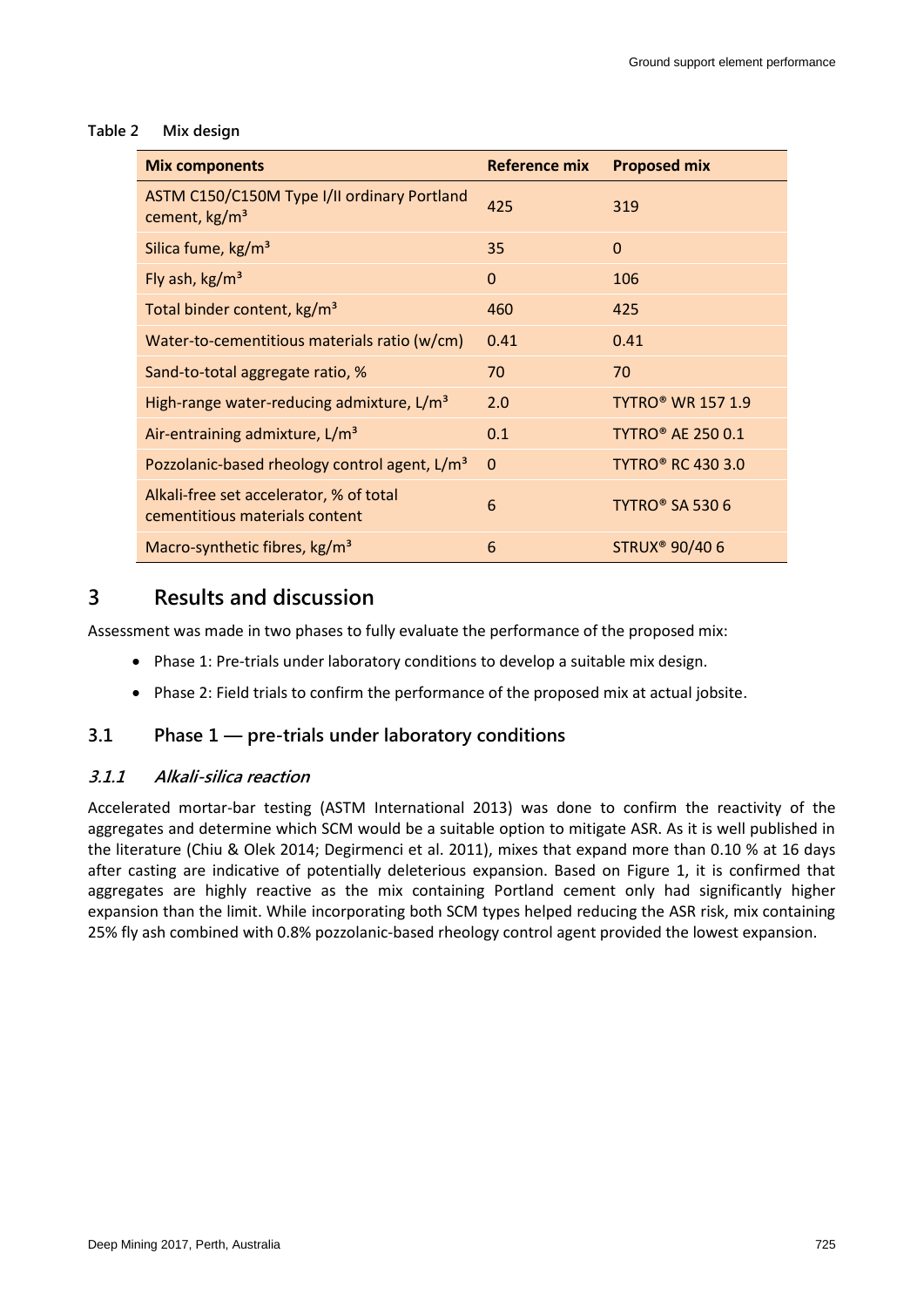

**Figure 1 Accelerated mortar bar testing to evaluate ASR potential**

This finding also confirms the literature (Shafaatian et al. 2013; Malvar & Lenke 2005; Shehata & Thomas 2000) that fly ash is capable of controlling ASR in concrete at moderate levels of replacement (20 to 30%) due to the following three mechanisms (Detwiler 1997):

- Dilution of the cement alkalis by mixing the cement with fly ash with a lower alkali content.
- Removal of some of the alkalis from the pore solution by binding into the low lime/silica ratio hydration products, thus, lowering the OH- concentration of the pore solution and reducing their availability to the reactive aggregate.
- Pozzolanic reaction of fly ash fills in the pores and reduces their connectivity, thus, reducing the permeability to water and the diffusivity to alkalis supplied by external sources.

# **3.1.2 Air content prior to shooting**

Shotcrete mixes are deliberately batched with high initial air content compared to conventional concrete because high air content increases the paste volume, which in turn improves the pumpability of the mix (Beaupré 1994). However, these high initial air contents are temporary because, during pumping and spraying, a large portion of the entrained and entrapped air is often lost due to the compaction process (Jolin & Beaupré 2003). As a result, the ultimate air content of the sprayed mix is often reduced enough to meet the target air content while avoiding the detrimental effect of high air content on compressive strength. Therefore, in this project, the target air content before shooting was specified to range between 4 and 8%. As shown in Figure 2, both mixes were within the target range.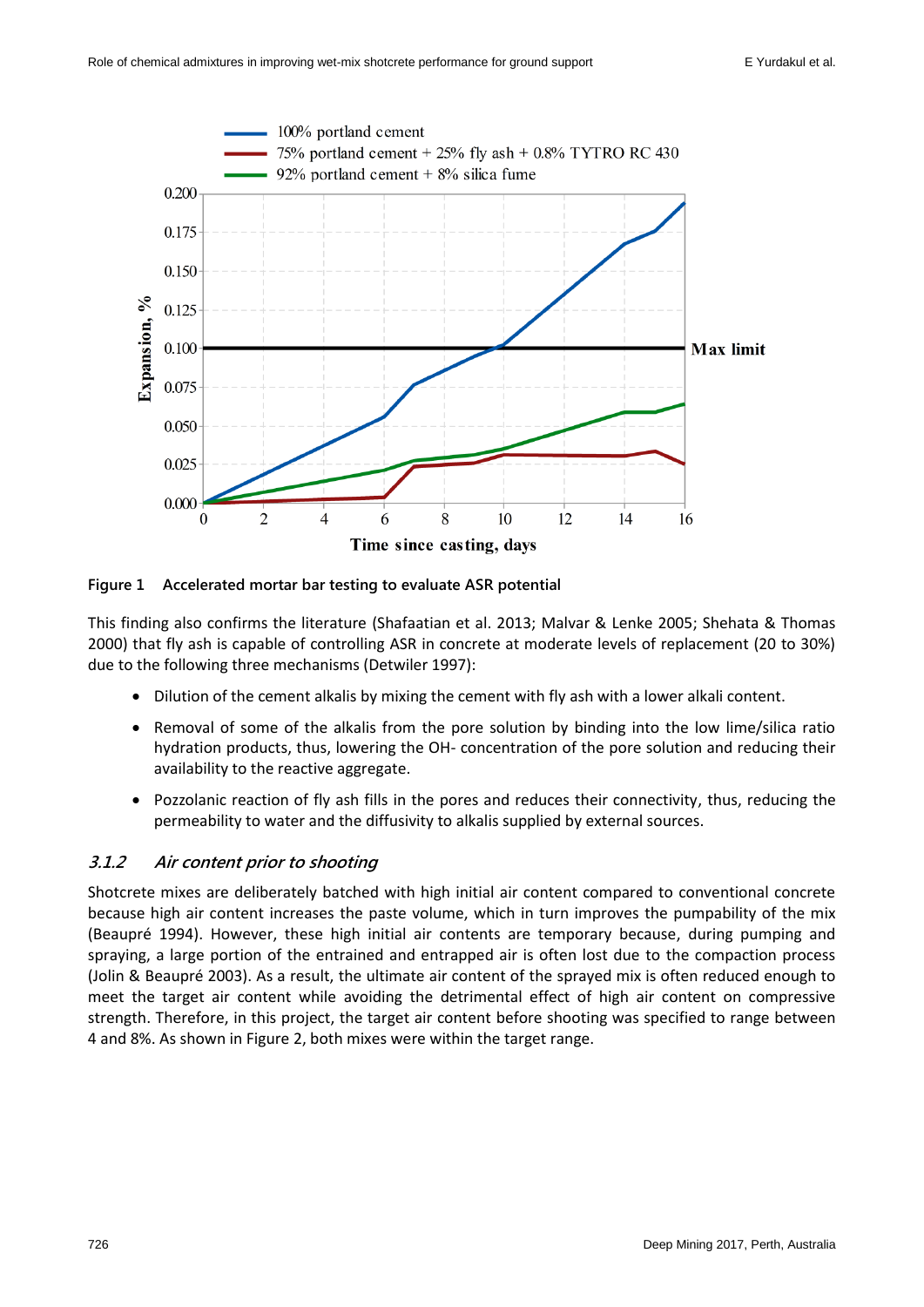

**Figure 2 Comparison of air content prior to shooting**

#### **3.1.3 Slump**

Slump was specified to range between 160 to 220 mm. According to Figure 3, both mixes met the slump requirement. It was significant that the proposed mix containing 0.8% pozzolanic-based rheology control agent and 25% fly ash did not require any additional superplasticizers to match the slump of the reference mix despite having 35 kg/m<sup>3</sup> of less binder content, which is expected to reduce slump. Such improvement is most likely due to the spherical particle shape of fly ash lubricating the mix and requiring lower water demand than the mix containing silica fume.



**Figure 3 Slump comparison between the reference and proposed mix**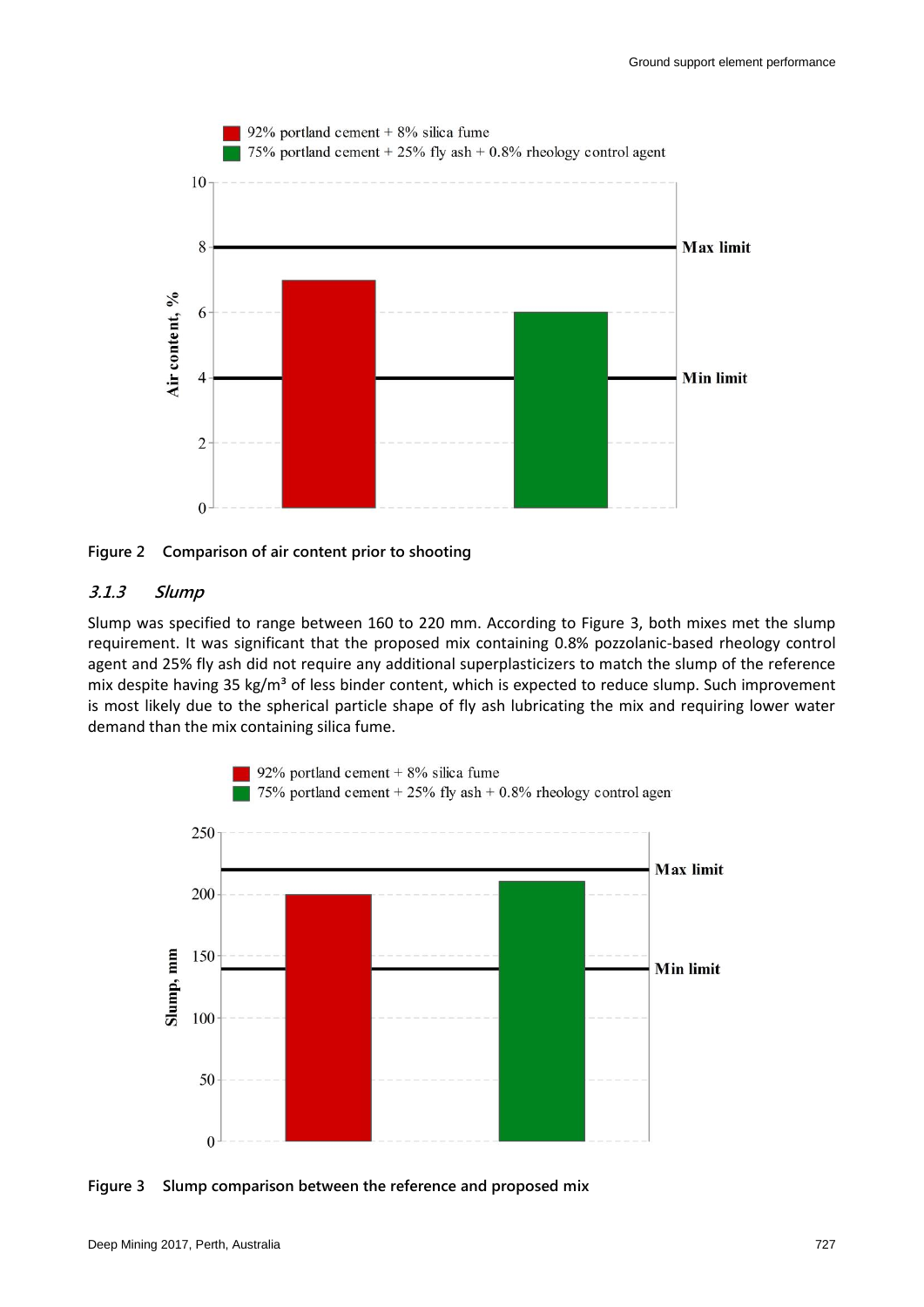### **3.1.4 Strength development at early ages**

The compressive strength at early ages was not specified. However, considering the importance of having high early strength in reducing the re-entry time and supporting the underground structures as fast as possible for increased safety, early strength was evaluated where both the reference and proposed mixes contain 6% TYTRO® SA 530 shotcrete accelerator. The ambient temperature was 23°C at the time of testing both mixes.

As shown in Figure 4, the proposed mix with 25% fly ash and 0.8% pozzolanic-based rheology control agent outperformed the mix containing silica fume at all ages. This was quite outstanding because it is well published in the literature (Babu & Rao 1994; Lane & Best 1982; Wild et al. 1995) that fly ash significantly reduces early-age strength development due to its slow pozzolanic reaction that does not progress to any significant degree until several weeks after the start of hydration, whereas, silica fume is known to be highly reactive and is expected to have very high-early strength.

92% portland cement  $+8\%$  silica fume



**Figure 4 Comparison of compressive strength at early ages**

Furthermore, the reference mix containing silica fume had 35 kg/m<sup>3</sup> higher binder content than the proposed mix. The strength reduction expected by the presence of fly ash and reduced binder content was compensated by pozzolanic-based rheology control agent as a result of the following mechanisms:

- TYTRO® RC 430 has much finer particle size (nano-scale) and higher specific surface area than silica fume and fly ash, which increases its pozzolanic reactivity.
- TYTRO® RC 430 reacts with the calcium hydroxide released by the cement hydration and forming additional calcium silicate hydrate (CSH) gel, which contributes to the strength development.
- TYTRO® RC 430 serves as nucleation sites to CSH gel and accelerates the primary CSH gel formation.

### **3.1.5 Compressive strength**

Figure 5 shows the comparison of the compressive strength test results between the reference and proposed mix. Although both mixes had higher strength than the project limits, the proposed mix outperformed the reference mix due to the presence of the pozzolanic-based rheology control agent.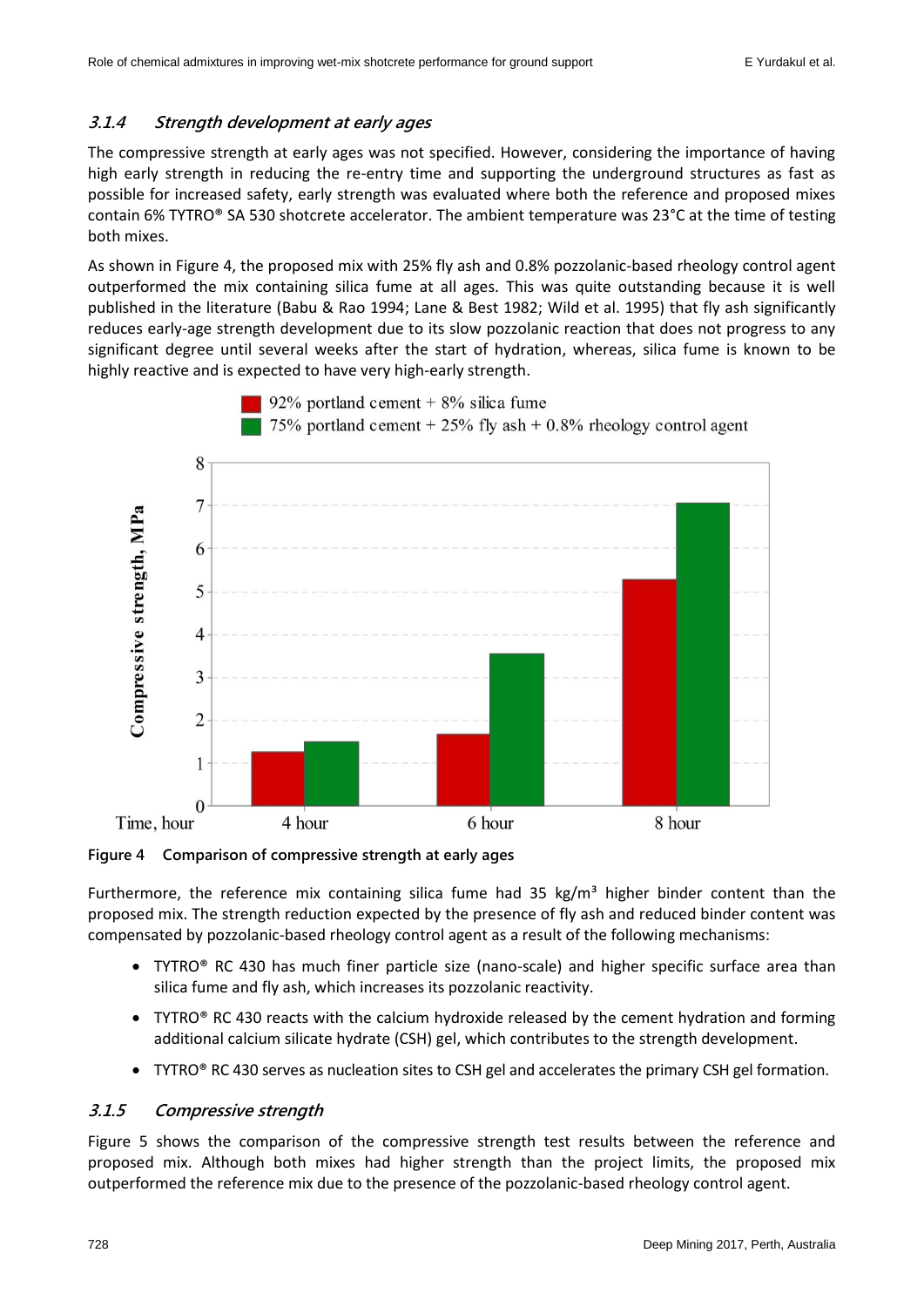

**Figure 5 Comparison of compressive strength**

The early-age and later-age strength trends show that the impact of pozzolanic-based rheology control agent on compressive strength is more prominent at early ages, and most importantly, unlike other rapid setting materials, it does not harm the later-age strength. This behaviour makes the pozzolanic-based rheology control agent ideal for shotcrete used for ground support where minimal time to re-entry to the mine is desired.

# **3.1.6 Flexural toughness**

Table 3 shows the flexural toughness performance of the reference and proposed mixes at seven days, which were tested in accordance with ASTM C1609/C1609M (ASTM International 2012) using three beams per mix with the size of 100 × 100 × 350 mm, and evaluated based on the guidelines provided by Morgan et al. (1995). The dosage rate of 6 kg/m<sup>3</sup> of macro-synthetic fibres were used in both mixes. Since the flexural toughness is mainly driven by the fibre quality and dosage rate, which was kept constant in both mixes, they successfully passed the project requirement and exhibited Level III performance.

| <b>Tested property</b>                  | Project<br>requirement<br>for Level III | <b>Reference</b><br>mix | <b>Proposed</b><br>mix |
|-----------------------------------------|-----------------------------------------|-------------------------|------------------------|
| Flexural strength, MPa                  | 3.0                                     | 5.4                     | 5.6                    |
| Toughness at 0.5 mm deflection, MPa     | 2.0                                     | 2.0                     | 2.1                    |
| Toughness at 2.0 mm deflection, MPa 1.2 |                                         | 1.6                     | 1.8                    |

| Table 3 |  | Toughness performance of the proposed mix |  |  |
|---------|--|-------------------------------------------|--|--|
|---------|--|-------------------------------------------|--|--|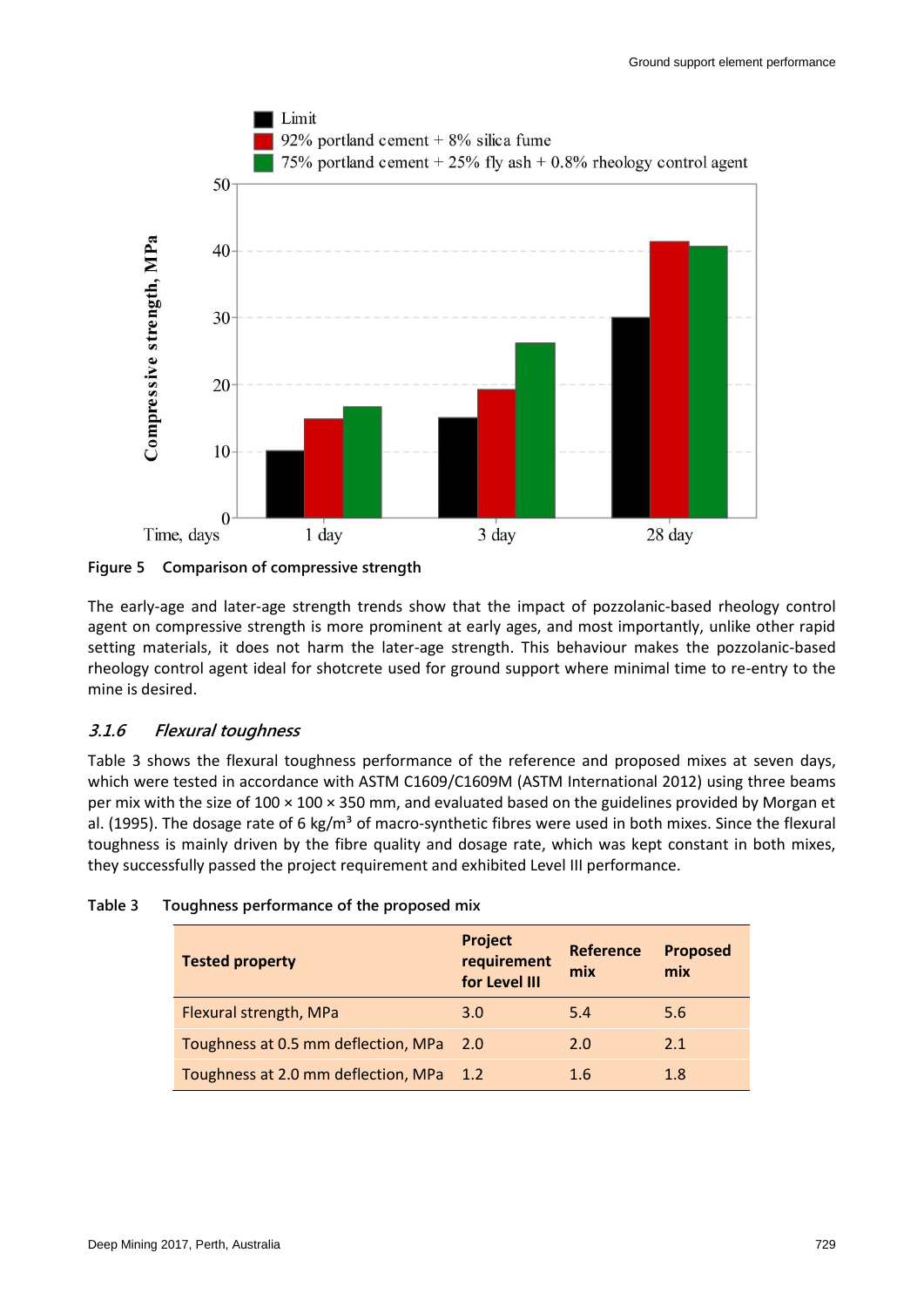# **3.1.7 Durability**

Boiled absorption and volume of permeable voids were specified to evaluate the durability characteristics of the tested mixes at seven days. According to Figure 6, both the reference and proposed mixes performed similar and results were within the specified maximum limit of 8% boiled absorption and 17% volume of permeable voids.



**Figure 6 Comparison of boiled absorption and volume of permeable voids between the reference and proposed mixes**

# **3.2 Phase 2 — field trials**

After confirming the suitability of the proposed mix design to meet the project limits under laboratory conditions, trials were conducted at actual jobsite to validate the field performance.

# **3.2.1 Fresh properties**

The proposed mix containing 25% fly ash and 0.8% pozzolanic-based rheology control agent was batched and tested, both at the ready-mix concrete plant and jobsite. Target slump at the jobsite, prior to discharge, was 180 ± 40 mm, and air content was specified to range between 4 and 8%, as listed in Table 3. Mix met the project specifications as slump was obtained as 210 mm and air content was 4.7%.

# **3.2.2 Hardened properties**

After getting the confirmation that the mix met the required fresh properties, the proposed mix was sprayed using a robotic arm both towards perpendicular and overhead panels to evaluate the sprayability. Due to the presence of pozzolanic-based rheology control agent, mix was very cohesive and sticky, which exhibited very good placeability with little rebound (visually assessed). During the spraying process, shotcrete accelerator was used at 6% dosage rate (by weight of binder content). Cores and beams were taken to perform compressive strength and toughness testing. According to the test results, mix obtained 22 MPa of compressive strength at seven days and met the Level III toughness performance (toughness level was evaluated based on Morgan et al. 1995).